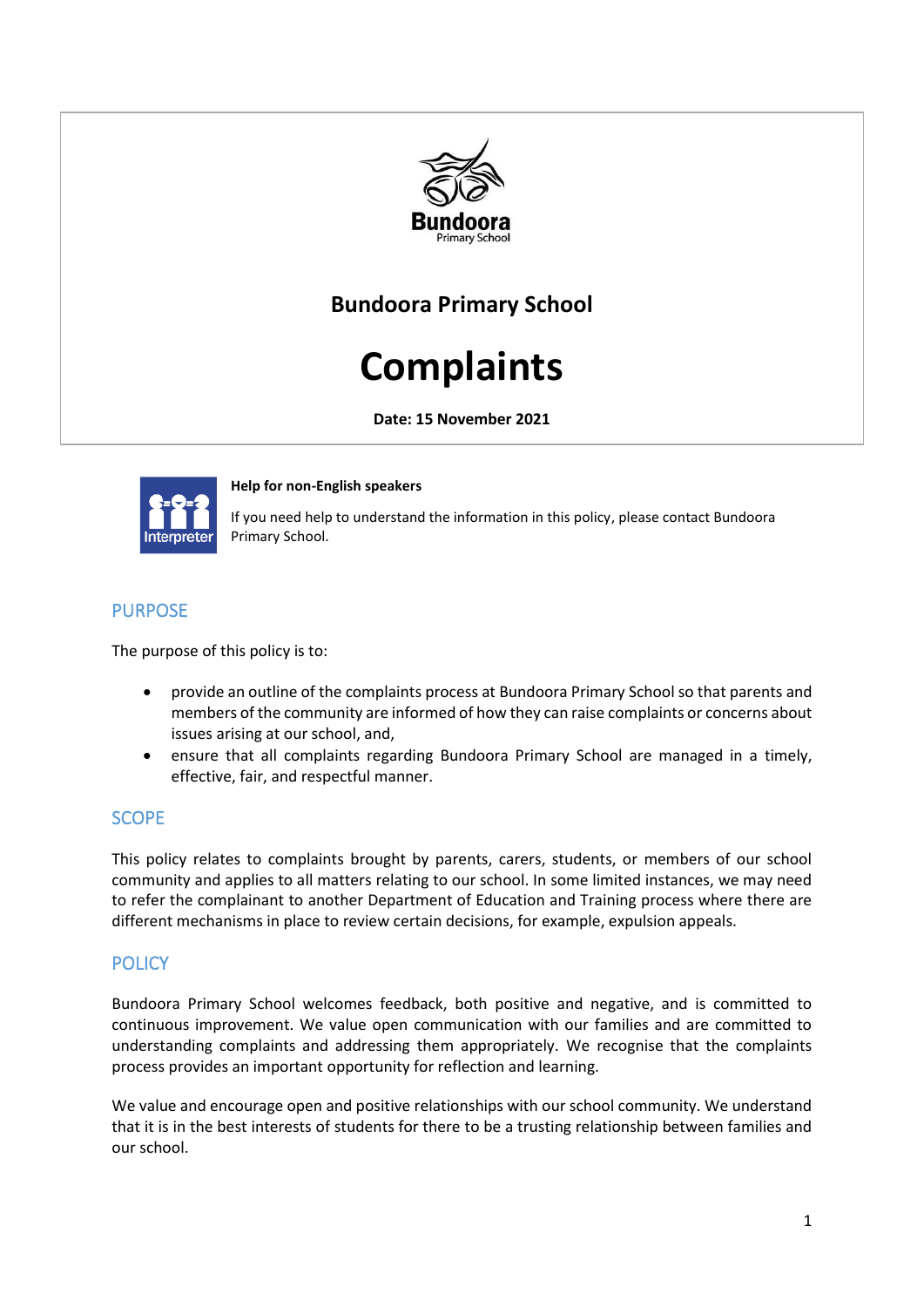When addressing a complaint, it is expected that all parties will:

- be considerate of each other's views and respect each other's role
- be focused on resolution of the complaint, with the interests of the student involved at the centre
- act in good faith and cooperation
- behave with respect and courtesy
- respect the privacy and confidentiality of those involved, as appropriate
- operate within and seek reasonable resolutions that comply with any applicable legislation and Department policy.
- recognise that schools and the Department may be subject to legal constraints on their ability to act or disclose information in some circumstances.

#### **Preparation for raising a concern or complaint**

Bundoora Primary School encourages parents, carers or members of the community who may wish to submit a complaint to:

- carefully consider the issues you would like to discuss,
- remember you may not have all the facts relating to the issues that you want to raise,
- think about how the matter could be resolved, and,
- be informed by checking the policies and guidelines set by the Department and Bundoora Primary school (see "Further Information and Resources" section below).

#### **Support person**

You are welcome to have a support person to assist you in raising a complaint with our school. Please advise us if you wish to have a support person to assist you, and provide their name, contact details, and their relationship to you.

#### **Complaints process**

Bundoora Primary School is always happy to discuss with parents/carers and community members any concerns that they may have. Concerns in the first instance should be directed to your child's classroom teacher. Where possible, school staff will work with you to ensure that your concerns are appropriately addressed.

Where concerns cannot be resolved in this way, parents or community members may wish to make a formal complaint to the Principal or Assistant Principal.

If you would like to make a formal complaint, in most cases, depending on the nature of the complaint raised, our school will first seek to understand the issues and will then convene a resolution meeting with the aim of resolving the complaint together. The following process will apply:

- **1. Complaint received:** Please either email, telephone or arrange a meeting through the front office with the Principal or Assistant Principal, to outline your complaint so that we can fully understand what the issues are. We can discuss your complaint in a way that is convenient for you, whether in writing, in person or over the phone.
- **2. Information gathering:** Depending on the issues raised in the complaint, the principal or assistant principal may need to gather further information to properly understand the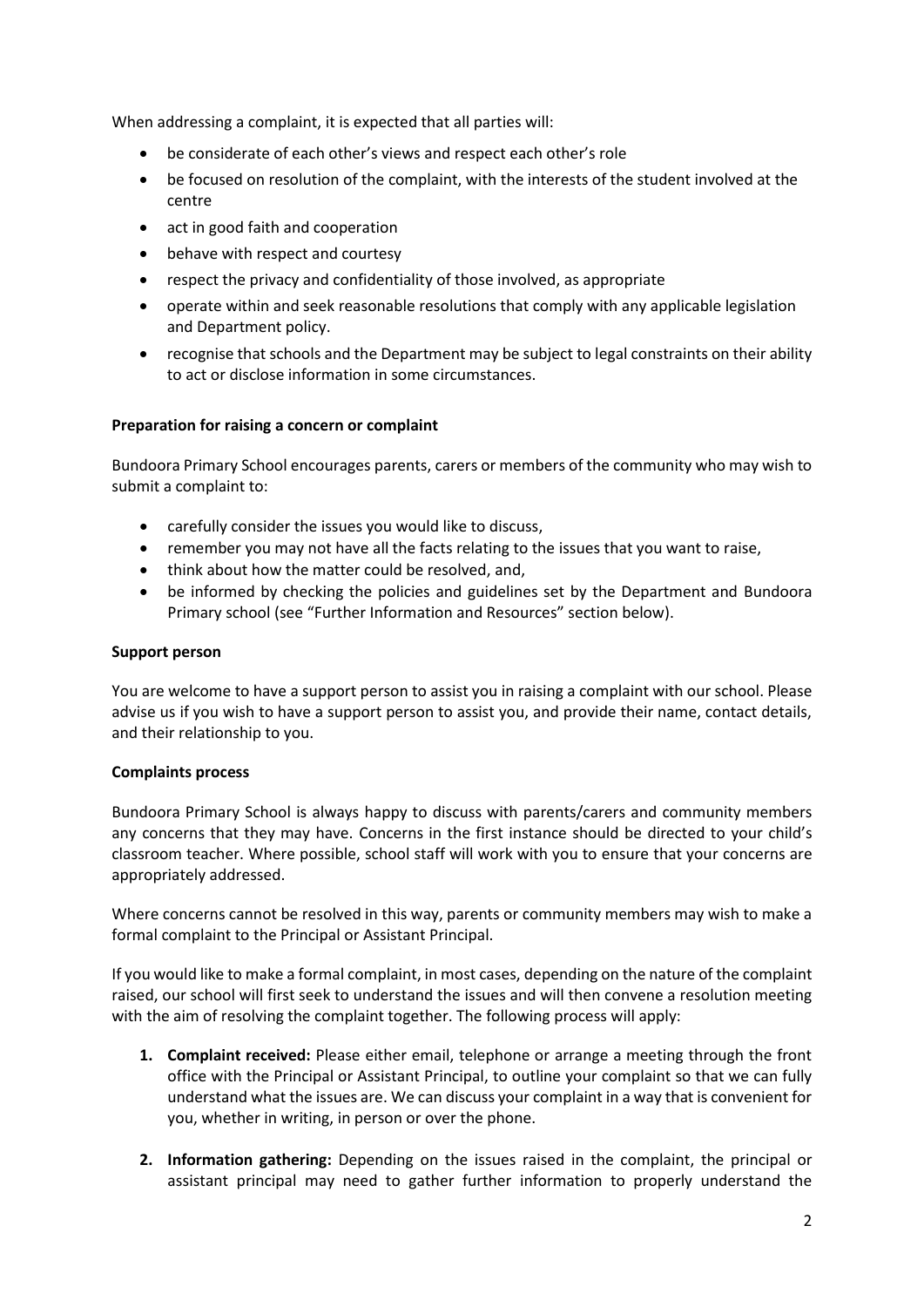situation. This process may also involve speaking to others to obtain details about the situation or the concerns raised.

- **3. Response:** Where possible, a resolution meeting will be arranged with the Assistant Principal or Principal to discuss the complaint with the objective of reaching a resolution satisfactory to all parties. If after the resolution meeting we are unable to resolve the complaint together, we will work with you to produce a written summary of the complaint in the event you would like to take further action about it. In some circumstances, the Principal may determine that a resolution meeting would not appropriate. In this situation, a response to the complaint will be provided in writing.
- **4. Timelines:** Bundoora Primary School will acknowledge receipt of your complaint as soon as possible (usually within two school days) and will seek to resolve complaints in a timely manner. Depending on the complexity of the complaint, Bundoora Primary School may need some time to gather enough information to fully understand the circumstances of your complaint. We will endeavour to complete any necessary information gathering and hold a resolution meeting where appropriate within 10 working days of the complaint being raised. In situations where further time is required, Bundoora Primary School will consult with you and discuss any interim solutions to the dispute that can be put in place.

Please note that unreasonable conduct (e.g., vexatious complaints) may need to be managed differently to the procedures in this policy.

#### **Resolution**

Where appropriate, Bundoora Primary School may seek to resolve a complaint by:

- an apology or expression of regret
- a change of decision
- a change of policy, procedure or practice
- offering the opportunity for student counselling or other support
- other actions consistent with school values that are intended to support the student, parent and school relationship, engagement, and participation in the school community.

In some circumstances, Bundoora Primary School may also ask you to attend a meeting with an independent third party or participate in a mediation with an accredited mediator to assist in the resolution of the dispute.

#### **Escalation**

If you are not satisfied that your complaint has been resolved by the school, or if your complaint is about the Principal and you do not want to raise it directly with them, then the complaint should be referred to the North Western Victoria Region by contacting 1 300 338 691 or [nwvr@education.vic.gov.au.](mailto:nwvr@education.vic.gov.au)

Bundoora Primary School may also refer a complaint to North Western Victoria Region if we believe that we have done all we can to address the complaint.

For more information about the Department's parent complaints process, including the role of the Regional Office, please see: [Raise a complaint or concern about your school.](https://www.vic.gov.au/raise-complaint-or-concern-about-your-school)